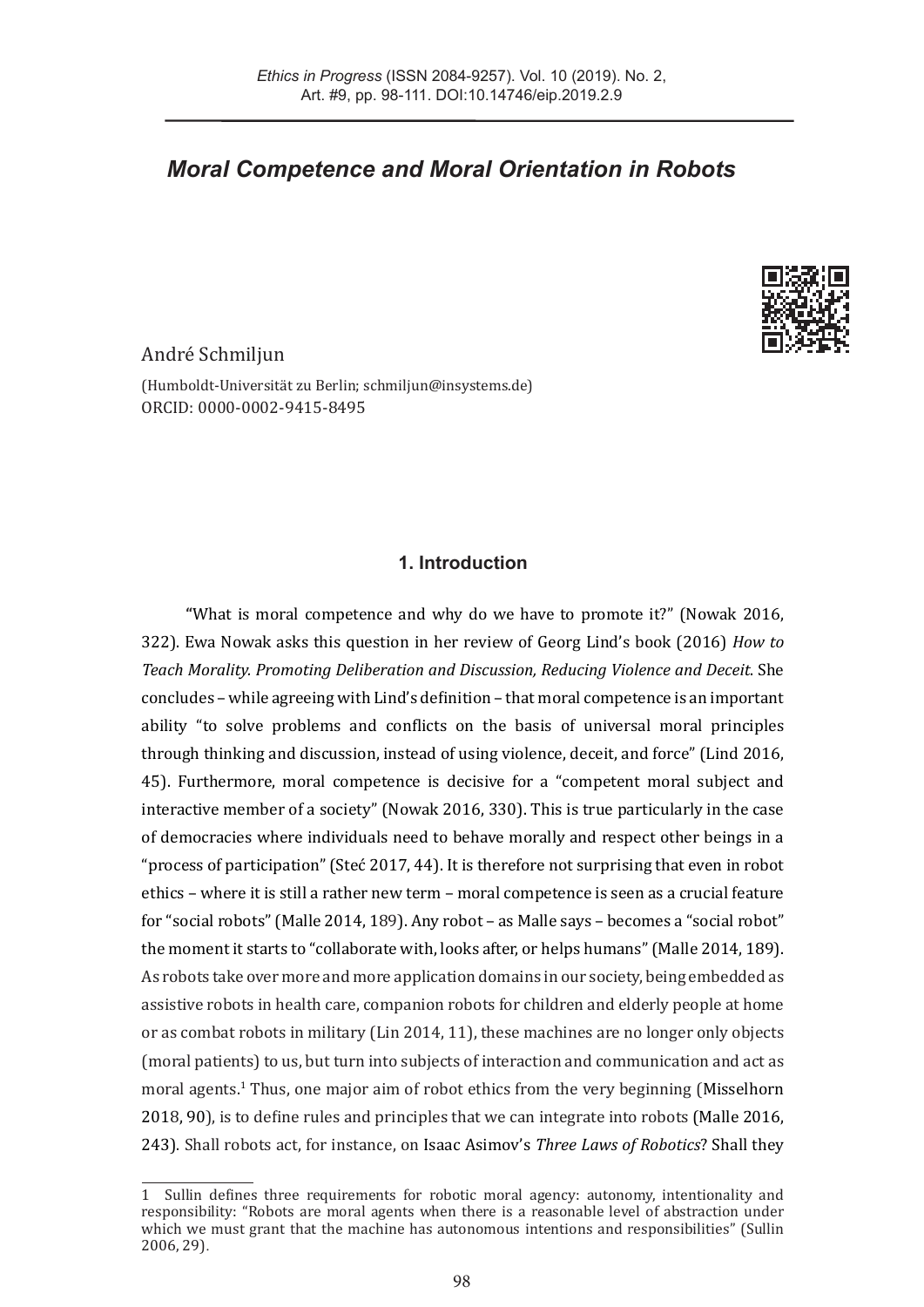behave according to a consequentialist, deontological or virtue-based theory? As Nowak asks, "What kind of ethics should be implemented in AI and what kinds of competencies should be experientially acquired by AI? Should it be more sophisticated or practicable ethics?" (Nowak 2017, 187). Most importantly, it must be ensured that robots will not be dangerous or cause "psychological and social problems" (Veruggio *et. al*. 2011, 22) or evoke "harm to humans and other entities worthy of moral consideration" (Wallach 2010, 243). Autonomous robots must be capable to cope with our social and moral norms in society that are "deeply ingrained in human cognition and behavior". If they fail to comply with them it could result into different social reactions, from blame to rebuke to "fullfledged legal consequences" (Scheutz 2017, 57).

Two major strategies (the top-down and bottom-up strategies) are currently discussed in robot ethics for moral integration. I will argue that both strategies are insufficient. Instead, I agree with Bertram F. Malle and Matthias Scheutz that robots need to have moral competence. However, I argue that we should not define moral competence merely as a result of different "elements" (Malle 2016, 245) or "components" (Scheutz 2017, 61). My suggestion is to take Lind's *Dual Aspect Dual Layer Theory of moral self as a framework for moral robots.* Lind provides not only another perspective and vocabulary for the discussion, but also highlights that moral competence is only one aspect of moral behavior. The second aspect is moral orientation.<sup>2</sup> As a result, the thesis of this paper is that integrating morality into robots has to include moral orientation and moral competence. Scheutz and Malle focus primarily on the cognitive aspect of behavior (moral competence). Scheutz understands moral competence - similarly to Lind – as an "ability to judge situations based on moral principles such as norms and values and make morally and ethically sound decisions" (Scheutz 2017, 57).

The paper is structured as follows: I will start with a brief description of the two strategies for moral integration, before turning to the concept of moral competence in robot ethics in the final section.

#### **2. What Kind of Ethics Is the Right One for Robots?**

It is indeed a challenge to define what kind of ethics should be implemented into robots that collaborate closely with us every day. In literature, this issue appears usually in general theoretical debates, though there are a few experiments testing different ethics in computer programs (for example *Jeremy* – a prototype of computational program developed by Anderson, Anderson on the basis of Bentham's Utilitarianism; or *W. D*., based on Rawls' philosophy and W. D. Ross's seven prima facie duties, see McLaren 2018, 300). It is assumed that robots might become more than just "tools" and instruments

<sup>2</sup> In his book, Lind doesn't address the question of whether intelligent machines could be as morally competent as human beings. Although Lind doesn't deal with this issue, his theory delivers a valid and – in psychology – widely accepted concept that can be useful for robot ethics.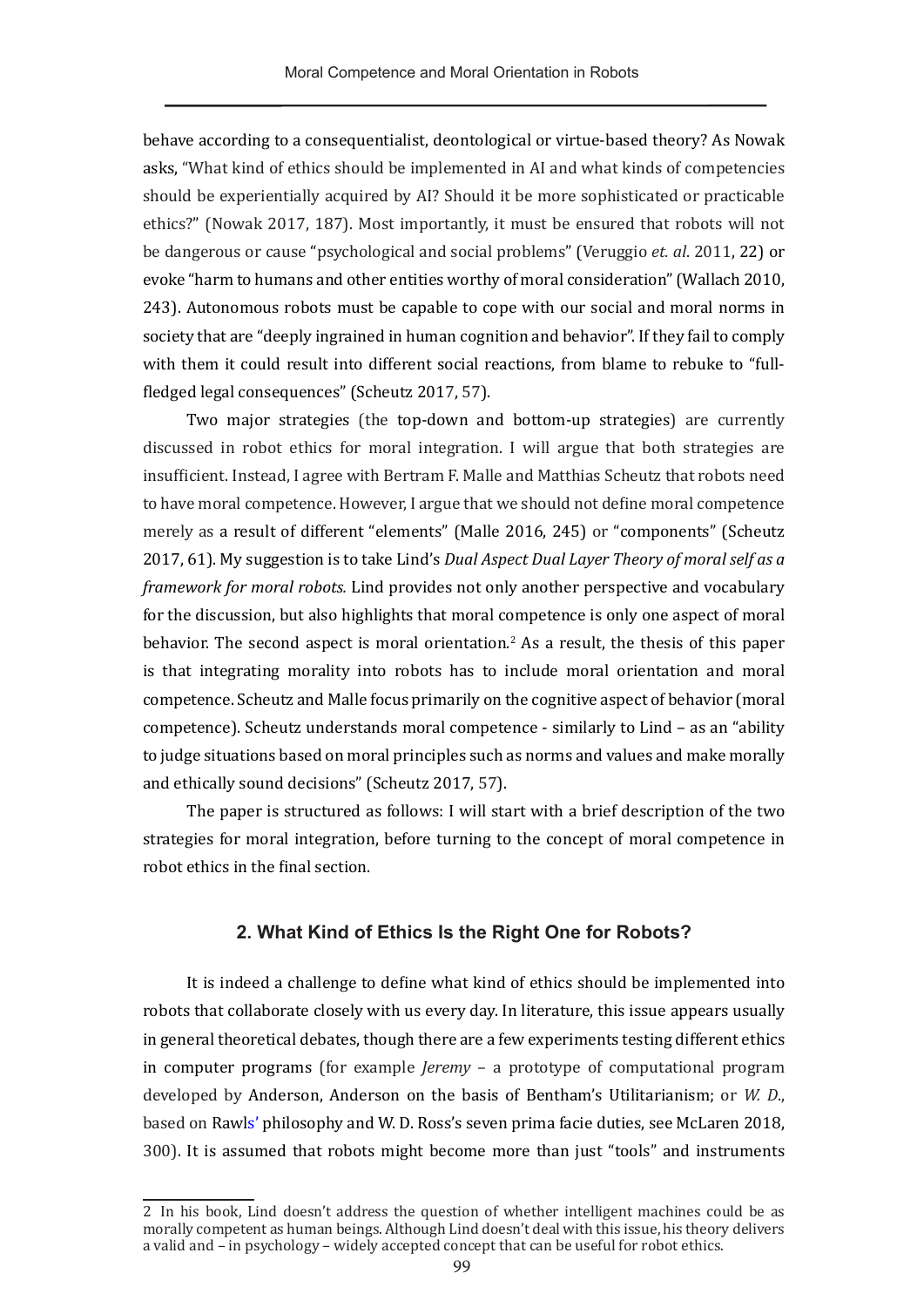used by "human beings" (Andersons 2018, 1). Considering robots as moral patients, robot ethics focuses on our behaviour and attitude, such as concern, respect, care or moral responsibilities that we as human beings owe to them (Schmiljun 2017, 71). But the moment robots will be able to act as moral agents, it evokes the question if these machines should be equipped with the same moral obligations and responsibilities as us, including the additional same political rights and laws we share for living. Thus, Hall asks provocatively if "a computer was as smart as a person, was able to hold long conversations that really convinced you that it understood what you were saying, could read, explain, and compose poetry and music (…) – would it be murder to turn it off" (Hall 2018, 32). In short, what requirements must be fulfilled for us to accept a robot to be an equal member of our society?

Robots need to follow some ethical principles or must be constructed in a way that makes their actions predictable or at least comprehensible for us. Basically, there are two considered strategies of how to implement morality into robots: the top-down or bottomup strategy. Both strategies are linked with different approaches in computing software and ethical theories (Misselhorn 2018, 96). Whereas bottom-up strategies are rather connected with metaethics, moral particularism or virtue-based theories, top-down implementations contain general ethical principles. Probably the most infamous rulebased top-down approach are the *Three Laws of Robotics* formulated by Isaac Asimov in "Runaround" in 1942. If a robot obeys the laws it is understood to be "morally correct". V*ice versa* if it doesn't follow the rules it "acts immorally" (Abney 2014, 36).

- 1. A robot may not injure a human being or, through inaction, allow a human being to come to harm.
- 2. A robot must obey the orders given it by human beings except where such orders would conflict with the First Law.
- 3. A robot must protect its own existence as long as such protection does not conflict with the First or Second Laws.

The problem with these three laws is that they don't fit with the complexity of our reality. Imagine we let an autonomous car run on Asimov's rules. If the car has to decide whether to injure itself including its occupants or some other uninvolved people on the street it will be confronted with a heavy dilemma which can't be solved in the given rule framework. Somehow, one law or another has to be broken. As Jason Miller puts it, "Designing ethics settings for collision management can be ethically challenging since many hard cases are often highly personal" (Millar 2017, 24). Thus, Gips argues that Asimov's laws are not "suitable"; they are "laws for slaves" (Gips 2018, 244), representing a "Sklavenmoral" (Misselhorn 2018, 111). "We want our robots to behave more like equals, more like ethical people" (Gips 2018, 244).

Another classic example of top-down approaches are consequentialist theories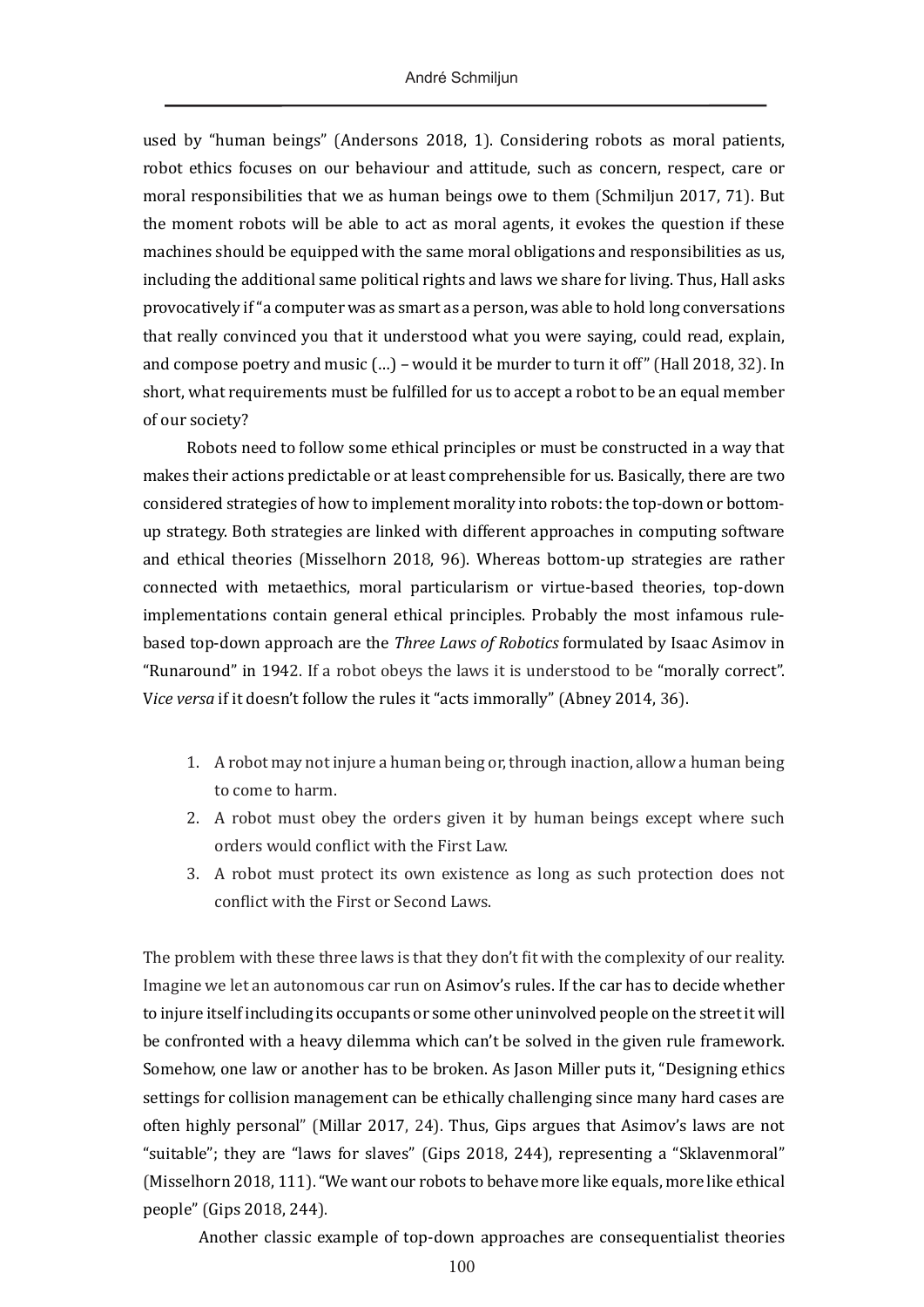with its most popular scheme called the utilitarianism. The idea of consequentialist theories is to judge actions by their consequences. In utilitarianism proposed by Bentham in the late  $18<sup>th</sup>$  century, an action in order to be moral must produce the "greatest balance of pleasure over pain". If we want to know whether an action is good or bad we need to take a look at its results and sum up the "pleasure or pain for each person" (Gips 2018, 245). The trouble with this theory is again its inability to capture the complexity of our reality and uncertainty with regard to a definition. Is the greatest pleasure for human beings, for example, also the greatest pleasure for animals or ecosystems? Who shall be taken into calculus when making decisions? Shall a robot judge every human as equal no matter what certain preferences, lust or suffer they have. I agree with Misselhorn that this approach is simply not practical or helpful for a cognitive system to make decisions (Misselhorn 2018, 98) as it always has to take an uncountable number of facts into consideration before performing any action. In fact, the robot would be overwhelmed and paralyzed by processing possible options.

A third possibility of a top-down strategy are deontological ethics. In contrast to consequentialist theories, a deontological ethic judges not the consequences of an action but the actions in and of themselves. Independent of the expected result, it is the intrinsic motivation of an action that makes it moral or immoral. If an action follows a universal principle it can be evaluated as morally correct. Imagine again the former example: if an autonomous car is given the universal principle »Don't kill« and is involved in an accident where it unintentionally kills people, it can still be judged as morally good because the car acted according to its universal principle and saved the lives of its occupants.

A prominent model of this ethical strategy is the Kantian categorical imperative: "Act only according to that maxim whereby you can at the same time will that it should become a universal law without contradiction." (Kant 1993/1785<sup>1</sup> , 30) Recently, Nowak published a version of a categorical imperative-based ethic where she defines six "stages of algorithms" for AI (Nowak 2017, 194). The idea is the following: According to Kant, a robot agent should ask itself if the decision he is about to make can become "a universal law for all autonomous agents including myself situated in analogous practical circumstances" (Nowak 2017, 194). Nowak's model is determined by one crucial assumption that can be questioned: just like Kant, her approach considers that moral decisions are the result of rational reflection, deliberation and reasoning. However, Korsgaard – whom Nowak also quotes – shows the opposite. On the basis of Kant's transcendental philosophy, she argues that human beings understood as ends in themselves appear either in an active or in a passive sense. Kant and Nowak concentrate only on the active sense which implies that something is an end in itself if it is a law-maker (capable of rational, and therefore moral choice) (Schmiljun 2018, 54). But human beings are not "merely rational beings" (Korsgaard 2012, 11) and "one person's belief in the morality of their conduct does not necessarily extend to others" (Ulgen 2017, 64). There is a passive dimension, too, that regards us as beings who have certain interests and needs we want to achieve like getting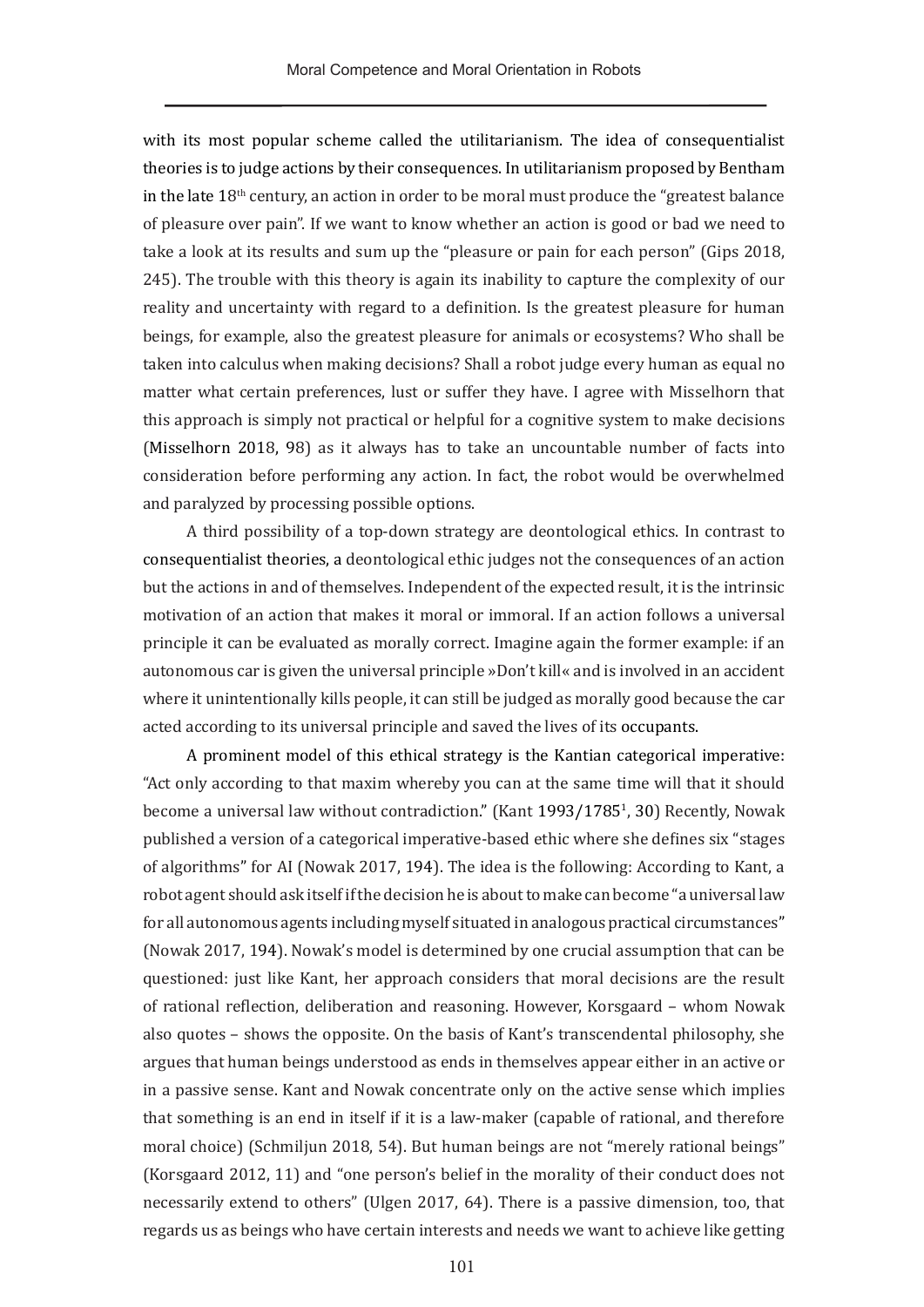some food and something to drink. Thus, Nowak's set of algorithms would work for robots, only if all other moral agents acted on the same conditions. Otherwise, Nowak's Kantian machine would be isolated, due to it conflicting with other moral agents who don't constantly act rationally.3

In contrast, bottom-up strategies of morality dispense principles and focus on the context sensitive character of morality and situational judgement (Misselhorn 2018, 114). Instead of evaluating the "rightness and wrongness of individual acts", "morality is asserted to be about the character of person" (Abney 2014, 37), Abney notices. This strategy applies especially to virtue-based ethics, asking not 'What should I do?' according to some rules, but it stresses the question 'What should I be' (Gips 2018, 249). It assumes that moral virtues can't be acquired by moral principles. Being a good person is the result of habits, experience and training (Misselhorn 2018, 114). Besides, if I am morally wrong or right depends on the context of the certain situation.

For example, it would be morally wrong if I drive too fast on the street. Another person – let's say a police officer – performing the "same action and in same circumstances" (Abney 2014, 37) can be morally right and virtuous. Maybe the police officer needs to drive fast in order to catch a bank robber. His function in society as someone who defends the law and the situation allow him to drive faster than permitted. In my case, the conditions are different. Virtues can be understood as dispositions to act in a "certain way (…) to know by practical wisdom the right thing to do, in the right way, at the right time" (Abney 2014, 37). Without consulting an abstract universal law or rule, virtue-based ethics ask about changes in habits and character: If I do this, will I still be good person? Bruce McLaren (2003) invented an algorithm based on machine learning called *Truth Teller.*  His machine uses data from the judgements of boards of ethical advisors, considering hundreds of cases. *Truth Teller* makes his judgement comparable to doctors or judges. It analyzes a certain case like a doctor takes a look at clinical examples or a judge interprets case histories (Leben 2019, 47).

The challenges appearing at this point are the following: first, virtue-based ethics require adaptive systems that are able to improve their habits and standard settings in regard to new adopted experiences. They must be dynamic and flexible. Second, Misselhorn criticizes rightly that virtue-based systems can contain prejudices that lead to unintended attitudes like discriminating people because of their skin color or race. Third, such algorithms are often non-transparent und difficult to understand for someone standing outside the box.

Apart from these objections, for some disciplines like connectionism, this strategy is still promising (Misselhorn 2018, 115). It shares the idea that moral behavior is more a question of learning and experience than a question of moral principles. Connectionism

<sup>3</sup> My objection is probably only half correct. As Ulgen explains, Kant's practical philosophy contains the "understanding and accommodation for the possibility of irrational conduct and wrongdoing" (Ulgen 2017, 64).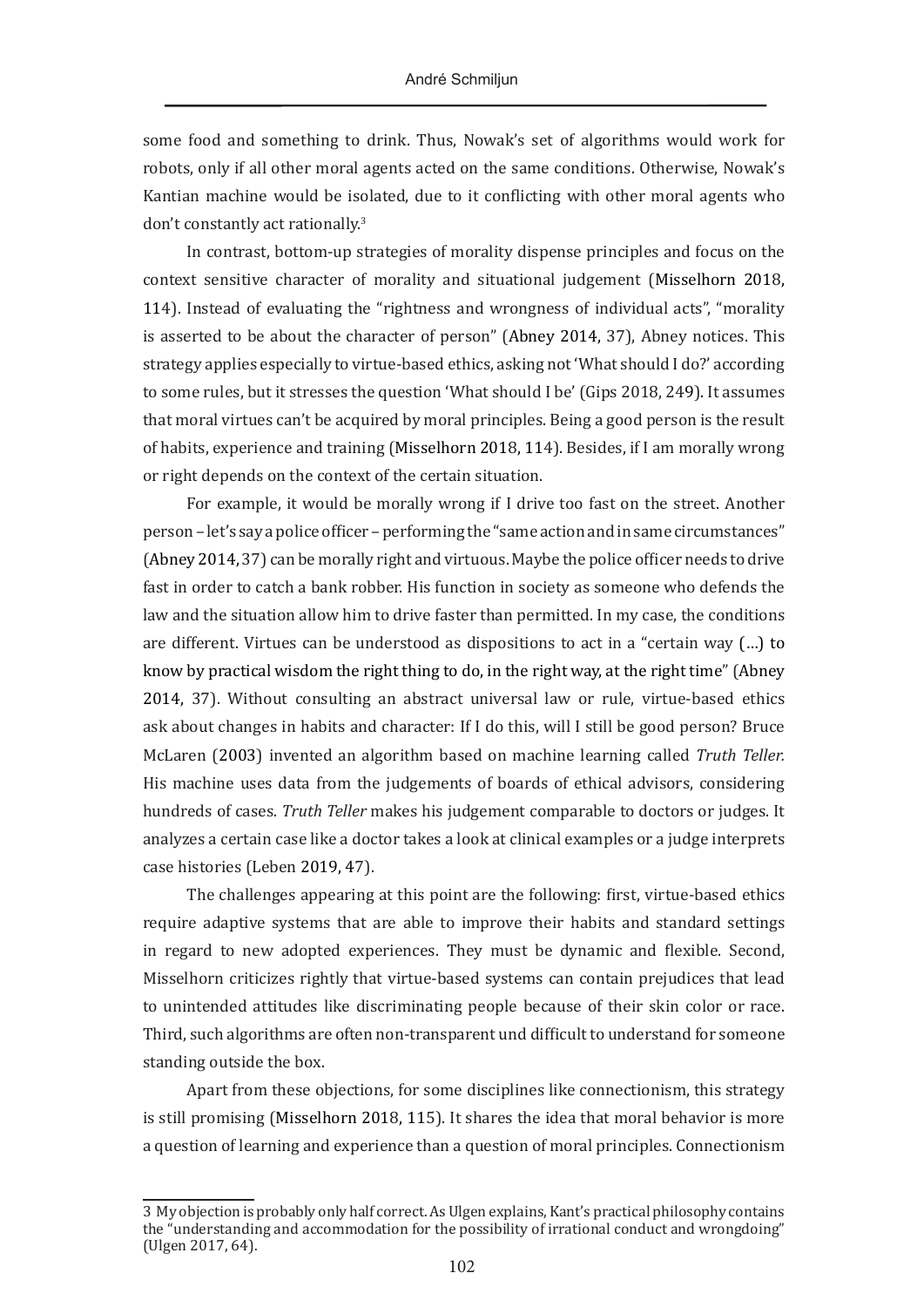is an "approach to neural-networks-based cognitive modeling that encompasses the recent deep learning movement in artificial intelligence" (Kiefer 2019, iv). Misselhorn admits that bottom-up strategies might be a useful instrument to understand the evolution of moral behavior (Misselhorn 2018, 117). Her concern about the question of responsibility towards bottom-up systems seems in my opinion groundless. The question of responsibility is decided on another level – namely in social contexts – in comparison to the question of realization. If my three-years-old daughter has broken a glass on the table, I know that it was her although I probably do not know much about the correct cognitive processes appearing in her brain. The same goes for robots. Once they act autonomously and can be seen as a "robust moral agent", the question of algorithms is secondary when they approach or exceed the "moral status of human beings" with "corresponding rights and responsibilities" (Sullin 2006, 29).

#### **3. Moral Competence in Robot Ethics**

In robot ethics, an interdisciplinary discourse of computer scientists, engineers, linguists, psychologists and philosophers have developed computational models (Scheutz, et al. 2017; McLaren 2018; Guarini 2018; Bringsjord *et al*. 2018; Andreae 1987) and several experiments (Scheutz *et al*. 2013) in order to realize a non-biological cognitive system capable of acting morally and consciously.

Thanks to the Multidisciplinary University Research Initiative (MURI), which created the research project *Moral competence in Computational Architectures for Robots,*  important groundwork has been done over the last few years (Malle 2014, 2016; Scheutz 2016, 2017; Scheutz & Malle 2014; Scheutz *et al.* 2015). Basically, Malle emphasises that moral competence does not "resolve all ethical concerns over robots in society, but it may be a prerequisite to resolve at least some of them" (Malle 2016, 243). Scheutz adds that "agent designers (need to) to ensure that autonomous artificial agents are equipped with the moral and ethical competence to negotiate human societies in order to prevent the harm they could otherwise cause by being oblivious to ethics and morality" (Scheutz 2017, 57).

Compared to former works (Allen 2011; Moor 2006), Malle and Scheutz refer to moral competence as a result of "elements" (Malle 2016, 245) or "components" (Scheutz 2017, 61). As Malle states, this approach has the advantage that we no "longer need to make tough decisions about whether robots do or do not meet a particular criterion to count as ''fully'' moral agents (Malle 2016, 245; Floridi 2018; Sullin 2006). As such, robots might be individually designed, depending on the specific "application" that tells us which ''competences'' must be implemented (Malle 2016, 245). Malle suggests five components for moral competence: Moral decision making and action, moral cognition, moral communication, a system of norms and moral vocabulary (Malle *et al*. 2014, 190; Malle 2016, 245). His concept is based on several discoveries in psychology, neurosciences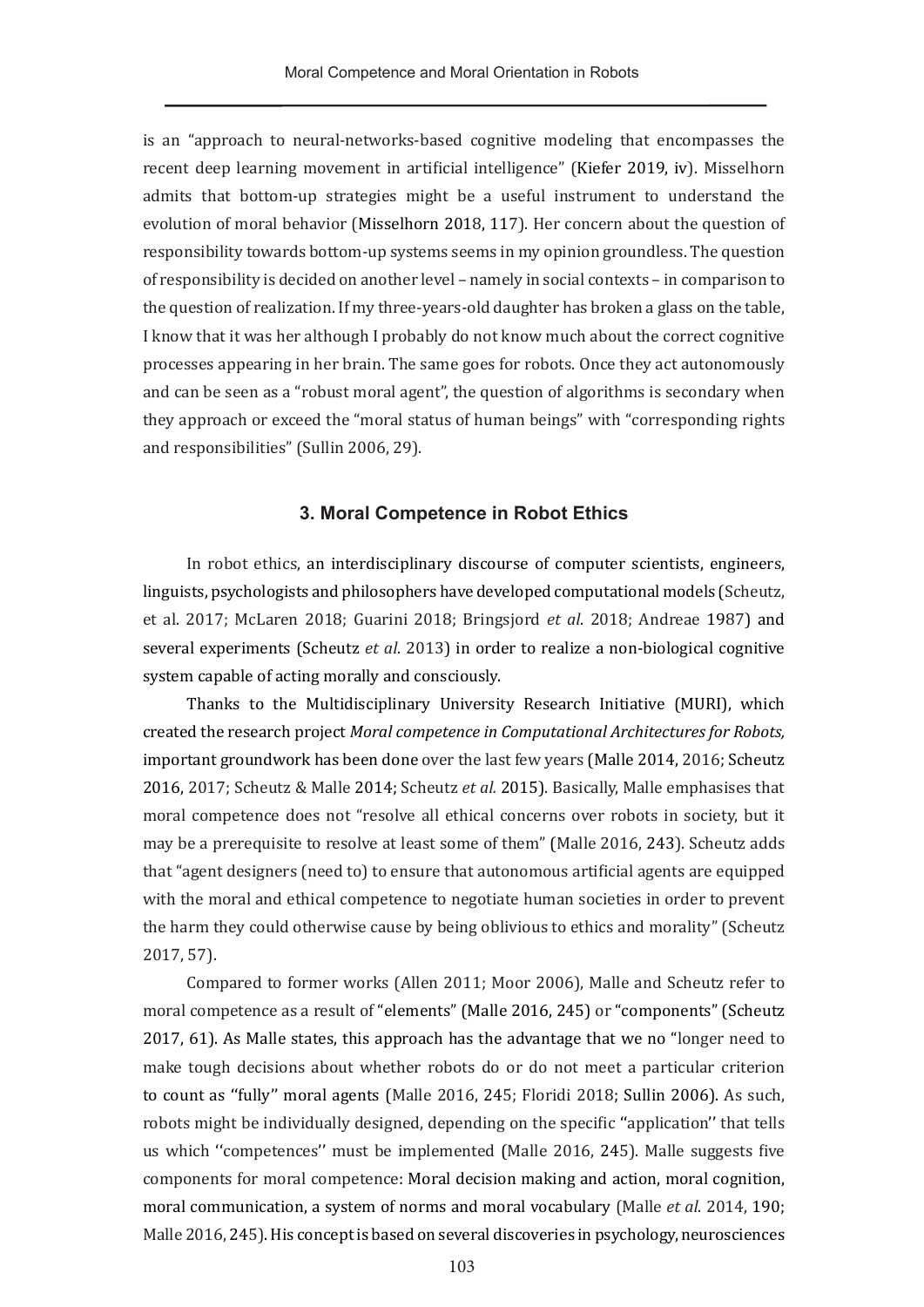and philosophy (Kohlberg 1964; Greene *et al.* 2004; Antaki 1994; McCullough *et al.* 2013). However, the challenge with this approach lies in the problematic definition of moral competence as a result of different components that we can treat as ''separable objects'' (Lind 2016, 51) and that are ''dynamic and adjustable'' (Malle 2016, 245).

In pedagogy and psychology, this argumentative method is not new. We can find similar models that assume moral behavior as an outcome of components containing affect (moral orientation), cognition (moral cognition) and behaviour. ''The processing structure of the disposition consists of a characteristic set of cognition, affects, and behavioural strategies in an organization of interrelations that guides and constrains their activation.'' (Mischel & Shoda 1995, 257) Lind objects that these components sometimes are referred to as separate "domains", "processes", "parts", "sets" or "sub-systems" of behavior (Lind 2016, 51). As Greene, for example, puts it: ''We are explaining moral thinking in terms of its more basic cognitive components" (Greene 2015, 40). Further, Greene and his associates speak of the cognitive and emotional processes underlying moral behavior as ''competing subsystems'' (Greene 2004, 389). Moreover, Jim Rest provides a definition of moral behaviour, consisting of four components: moral sensitivity, moral judgement, moral motivation, moral character (Rest *et al.* 1999, 101).

Though Malle and Scheutz explicitly refer to moral competence, not to moral behaviour, it can be noticed that they use a similar terminology which might be misplaced here. It suggests that moral decision making and action, moral cognition, moral communication etc. are some kind of objects that we can randomly change in a robot or neglect. ''Robots may be designed to have some competences but not others'' (Malle 2016, 245).

#### **4. The Dual Aspect Dual Layer Theory of the Moral Self**

In contrast to this component theory, I will propose another perspective of moral competence developed by Georg Lind, which – as I will demonstrate – meets several additional conditions and goals that also Scheutz and Malle would agree with. According to Lind, as mentioned above, moral competence is the ability to ''resolve problems and conflicts on the basis of inner moral principles through deliberation and discussion instead of violence and deceit" (Lind 2016, 13). This applies to Scheutz's remark, "robots will need mechanisms analogous to humans to deal with the situational openness and unpredictability of human societies: they need to be explicit ethical agents, able to represent, learn and reason with norms and values in much the same way humans do" (Scheutz 2017, 62).

Lind's definition of moral competence is based on the former works of Kohlberg, Piaget and others (Lind 2016,45). They concentrate on the "underlying cognitive structure" of moral behavior (Lind 2016, 45) and believe that "moral–judgmental structures in a human mind"(Nowak 2016, 322) can be "constructed through the individual´s interaction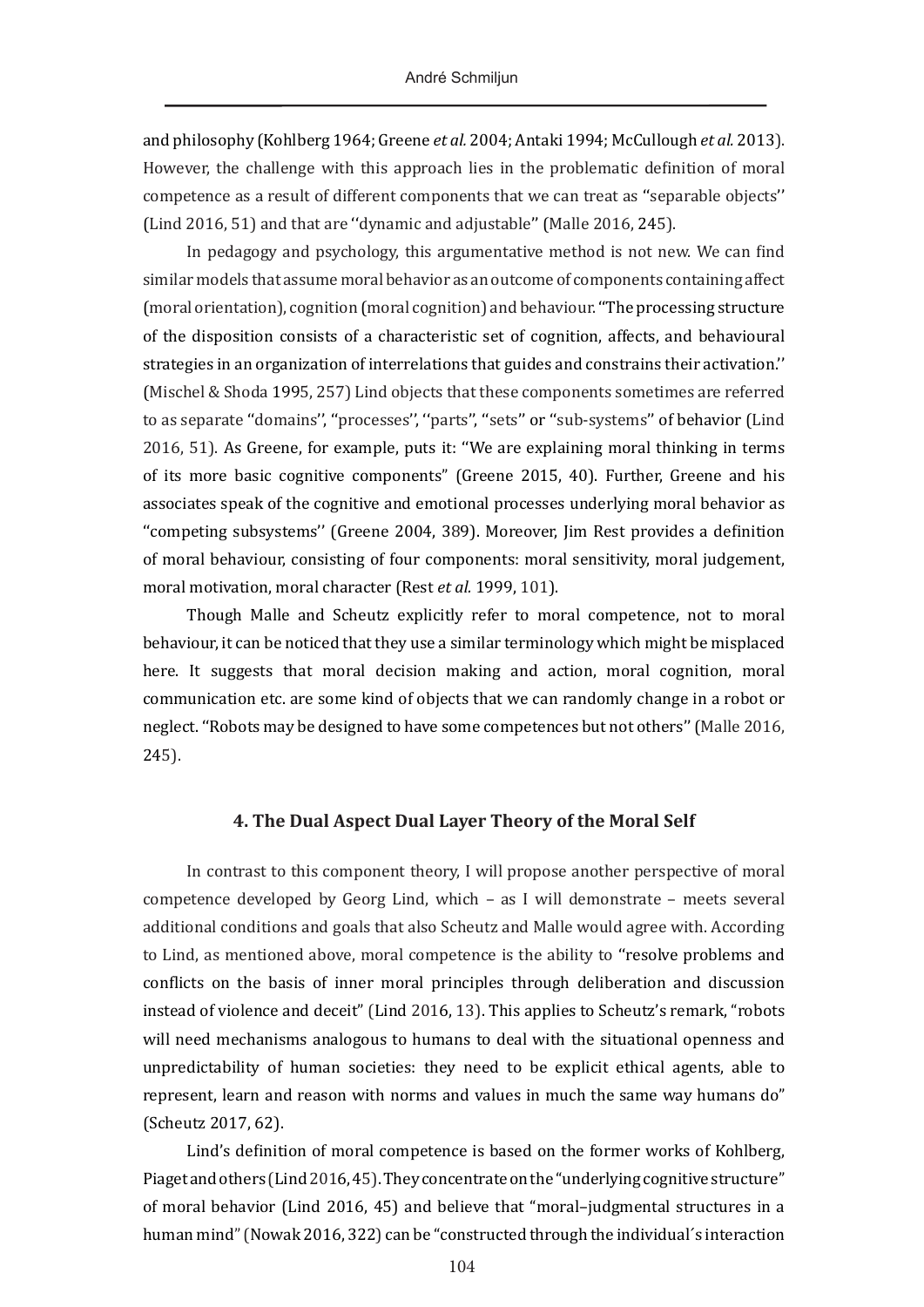with his or her social environment" (Lind 1985, 43). Explicitly, Lind sees his model in the tradition of Habermas. According to Lind and Habermas, "competence by itself cannot be shown to exist except in its concrete manifestation, that is, through phenomena of performance" (Lind *et al.* 1985, 25). Given this, Lind develops his *Dual Aspect Theory* that understands moral competence only as one aspect **(cognitive aspect)** of the moral self. The other aspect refers to **moral orientation (affective aspect).** Furthermore, both aspects can be distinguished **into two layers**. I will exclude this final point in the subsequent discussion, as it would raise a new philosophical question of whether robots are able to be conscious (Bringsjord *et al.* 2018; Andreae 1987).

To start with the latter aspect **(affective aspect)**, Lind understands moral orientation as the "preferred moral principle which a person expresses in her or his patterns of responses" (Lind 2016, 184). According to Kohlberg and Lind, we can define six types and three categories of moral orientations (Lind 2016, 53 and Kohlberg 1964, 400). These categories include "pre-conventional", "conventional" and "principledconventional" orientations. All six types are linked with ethical reasons of moral action, such as "Avoid physical damage and injury to oneself" (which is pre-conventional because it isn't normative in its nature; it is factual or experiential as the feeling of pain one wants to avoid), or normative (conventional) reasons such as "respect the laws and the order of society and contribute to its maintenance", or post-conventional reasons, i.e., more general than any kind of society-, culture-, confession- etc. related rules, norms and conventions. "Hold up universal principles of justice, reason and logic" belongs to the post-conventional order. All six types of moral orientation are universal for and part of our cognitive structure; "they are our common heritage" (Lind 2016, 16).<sup>4</sup>

This aspect resembles the previously mentioned top-down strategy, "integrating rules and principles into the architecture" (Misselhorn 2018, 96; Scheutz 2017, 60) of a robot. It is also close to Malle's "system of norms" that a "community adopts to regulate individual community members' behaviors and thus bring them in line with community interests" (Malle 2016, 246). Like Lind and Kohlberg, Malle speaks too of a "hierarchy of norms" (Malle 2016, 246).

The second aspect **(cognitive aspect)**, moral competence, on the other hand, demonstrates "proficiency and virtuosity in making demanding and new context-related decisions" (Nowak 2016, 324). Moral competence is an "ability to apply a certain moral orientation in a consistent and differentiated manner in varying social situations" (Prehn *et al.* 2007, 44). It involves "ethical judgment and reasoning" (Lind 2016, 57) that will finally conclude with "concrete moral judgment, or decision" (Nowak 2016, 329). In addition, Lind is convinced that human beings are able to learn to "discursively express, improve (to make them just), and to justify their judgments to significant extent" (Nowak 2016, 329). Malle seems to have the same in mind when he states that "moral competence

<sup>4</sup> Lind gives a more detailed explanation of all three categories in his dissertation (compare Lind 1985, 61).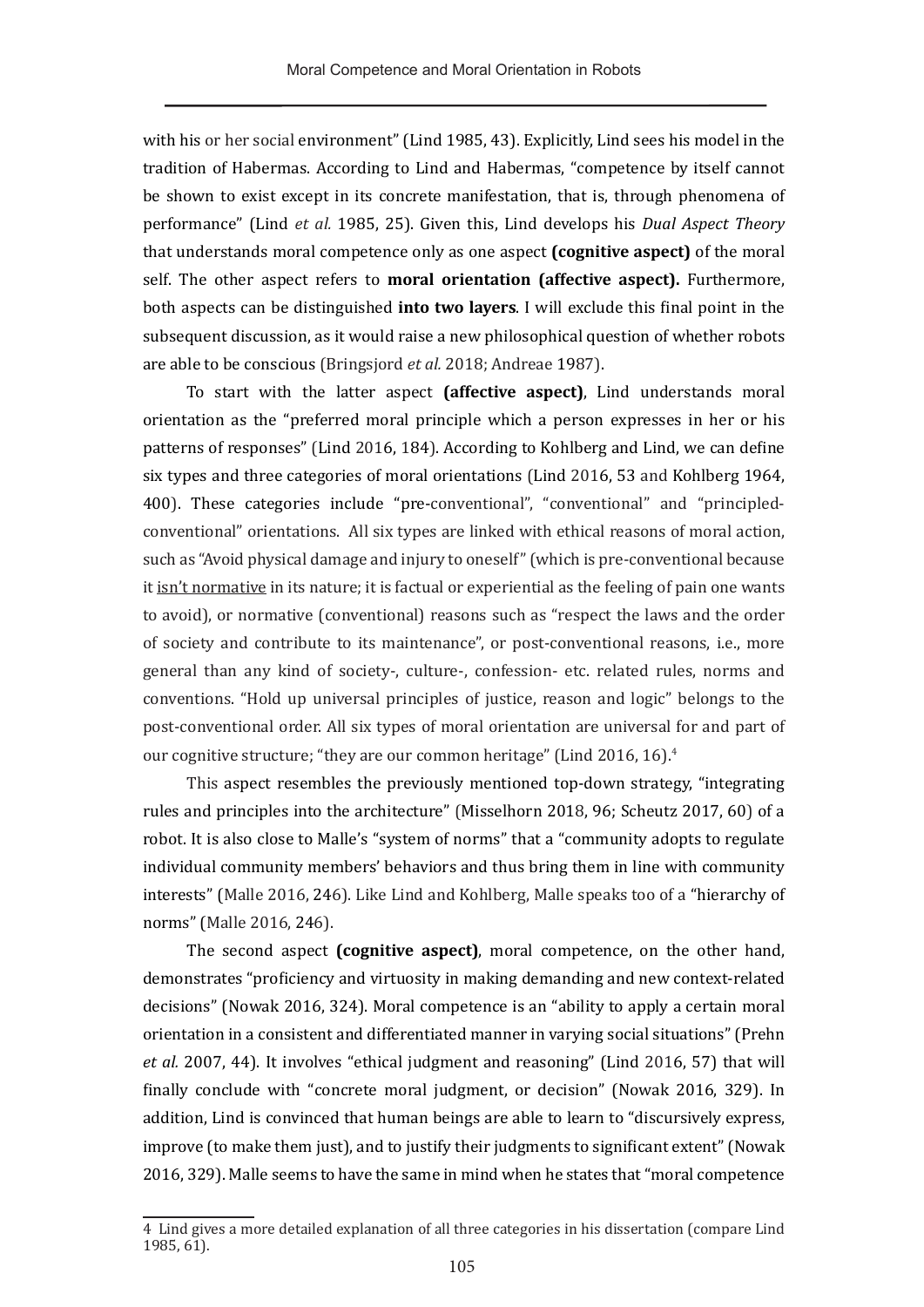is an aptitude, a qualification, a dispositional capacity to deal adequately with certain tasks" (Malle 2016, 245). Even his two elements of "moral decision making" and "moral cognition and affect" reveal parallels to Lind's cognitive aspect. For example, Malle understands moral cognition as a process of "perception and judgment" (Malle 2016, 248) to detect and evaluate norm-violating events and actions and to respond to them. Further, Malle explains that "moral decision making" includes "affective states and personality dispositions, automatic imitation and group pressure, heuristics and reasoned choice" (Malle 2016, 249). To Lind moral competence is a skill that allows someone to become aware of problems and to solve them through thinking. The greater a problem, the better this ability must be developed (Lind 2016, 45). Besides this, it is possible that people react to a dilemma merely on a pre-conventional stage, or as Malle calls it "nonmoral behavior" (Malle 2016, 249), for example, when we are asked if we want to have wine or soda to drink at dinner (Lind 2016, 45). Lind points out that it is ok "when we consider which beverage agrees better with us" (Type 2: Acquire benefits and rewards). Discussing this issue on a higher level seems relatively unnecessary.

As illustrated, situated judgments and the adaptive behavior of cognitive systems are properties found in bottom-up strategies (Misselhorn 2018, 114). Moral competence would include that robots can handle new context situations and apply their decisions and judgements based on learned principles, rules or norms. Scheutz notes that a model of moral competence requires a "sufficient computational understanding (how) humans learn, represent, and reason with moral norms, and how they detect, violate norms themselves, and respond to norm violations from others" (Scheutz 2017, 61). This aspect would require Malle's two other elements, namely "moral vocabulary" and "moral communication", as "cognitive tools" (Malle 2016, 251).

Lind addresses his *Dual Aspect Dual Layer Theory* first of all to human beings which could make it difficult to transfer his approach to robots, including its computational realization. However, it contributes a new framework to moral competence, which, on the one hand, avoids a component theory, and on the other hand, could bridge the gap between top-down and bottom-up strategies in robotics. Moreover, Lind clarifies that moral competence has to be understood as one aspect of morality: It is not a component of behaviour. I already tried to outline the many parallels between the two different concepts of Malle and Lind. I think that these can be merged, although many questions appear, such as: Do we need all six stages of moral orientation for robots? Maybe it is more sensible to program only the "conventional" and "principled-conventional" stages? How can we translate all moral orientation into a formalized language, into algorithms? In which robot application is an integration of moral competence sensible? Obviously, it would be unnecessary and inefficient to implement moral competence into an autonomous vacuum cleaner.

Scheutz is right that we stand at the very beginning of our research to develop a humanlike morality in robots although there are already a few current experiments.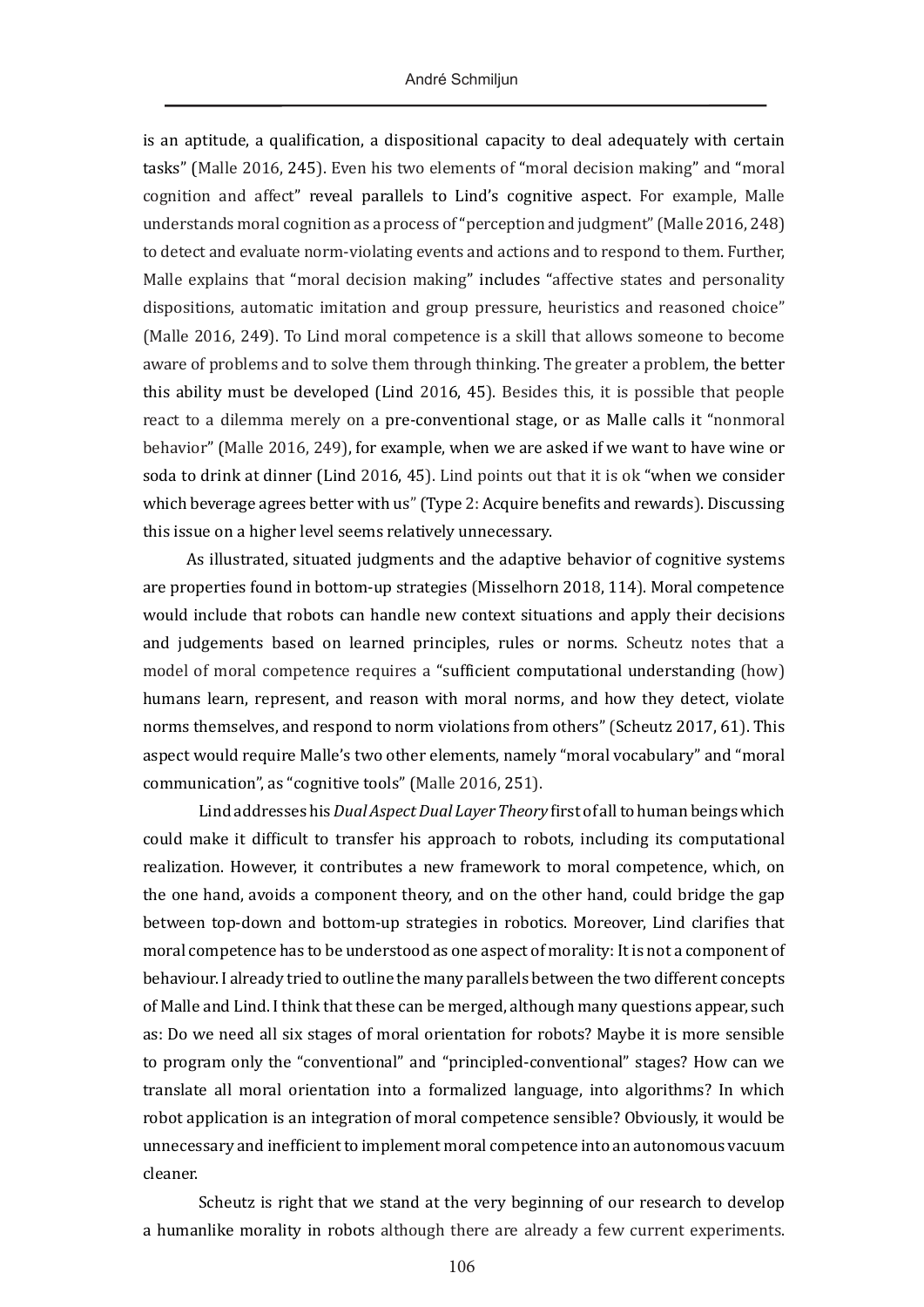(Scheutz 2017, 61) Moreover, Scheutz shows his proximity to Lind: "The goal is to develop explicit representations of social and moral norms, as well as inference, decision-making, and action-execution algorithms, that will allow robots (1) to detect morally charged situations, (2) reason through them based on their ethical rules, norms, obligations and permissions, and (3) find the best action that meets their obligations while minimizing harm to humans" (Scheutz 2017, 63). I believe Lind would agree with this description of a morally competent agent too.

#### **5. Conclusion**

McLaren points out that "imbuing a computer with the ability to reason about ethical problems and dilemmas is as difficult a task as there is for Artificial Intelligence (AI) scientists and engineers" (McLaren 2018, 297). As shown, top-down and bottom-up strategies are promising but don't provide sufficient solutions for robots to cope with other moral (human) beings in society. In comparison, the concept of moral competence appears to be a sensible alternative that we should foster in robots. Surely, we need to consider in which application domains an integration of moral competence is valuable. I believe that especially interactions between robots and children in educational environments or interactions between robots and elderly people in hospitals could be prime candidates. For this reason, I agree with Scheutz about the importance of this project, although I wouldn't use the same negative and alarming words: "failing to develop appropriate cognitive architectures for autonomous agents that are sensitive to human ethical and moral concerns as well as our social emotional needs could turn utopia into dystopia" (Scheutz 2017, 63). A human moral competence can be regarded as a chance to "minimize human harm" (Scheutz 2016, 518). With respect to Lind's discoveries, we have a framework of how to implement a humanlike moral competence into robots. One thing is sure, autonomous robots will be faced with similar conflicts in society to us. If we don't want them to be a risk and danger for future generations, robots must be able to resolve conflicts on the basis of principles through deliberation and thinking, instead of violence, force and deceit.

#### **References**

Abney K. 2014. "Robotics, Ethical Theory, and Metaethics: A Guide for the Perplexed." In: Lin P., Leith A., & Bekey G. A. (Eds.), *Robot Ethics. The Ethical and Social Implications of Robotics* (pp. 35-52). Cambridge: MIT University Press.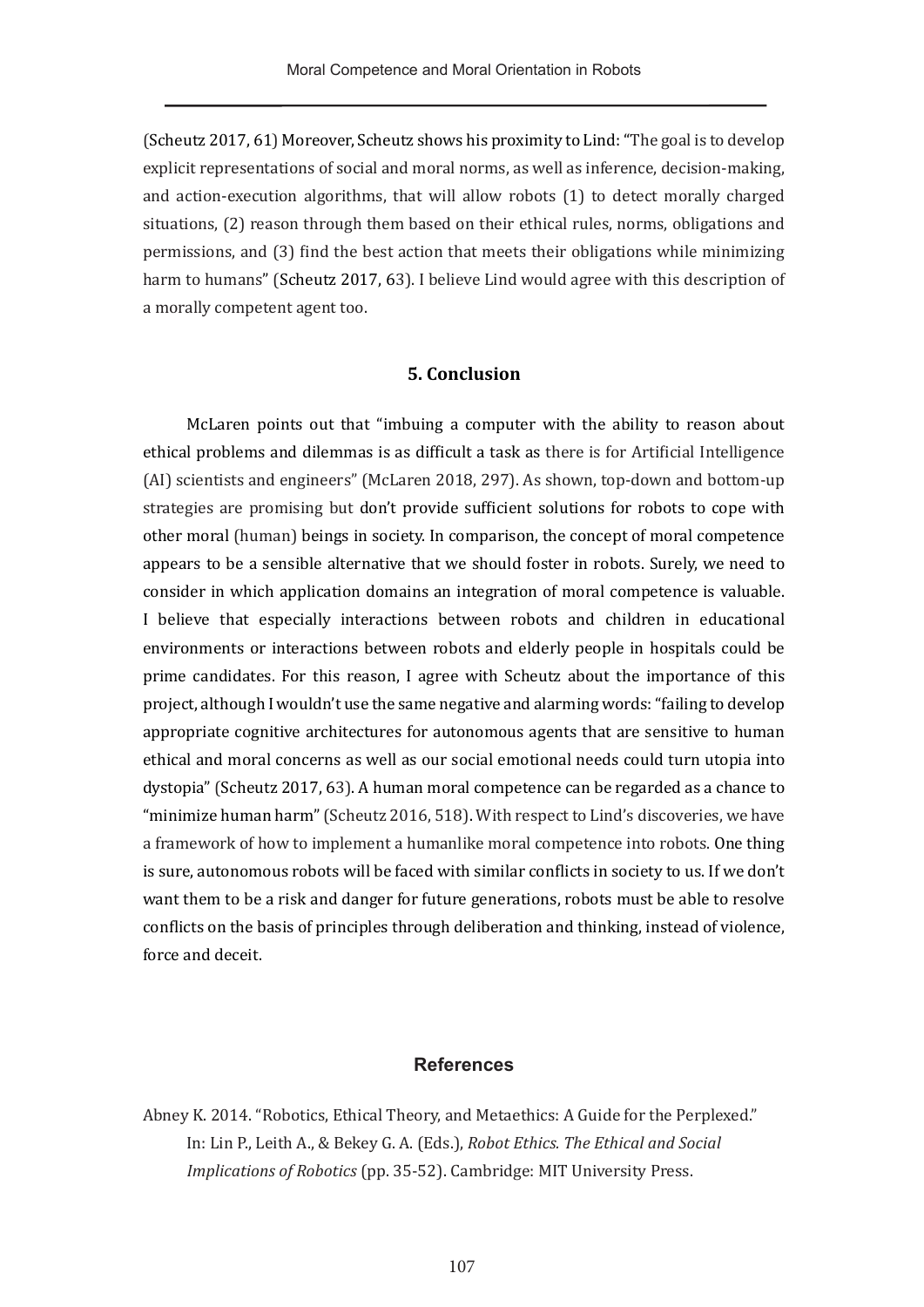- Allen C. 2011. "The Future of Moral Machines." The New York Times: Opinionator. Retrieved December 29, 2014, from [http://opinionator.blogs.](http://opinionator.blogs.nytimes.com/2011/12/25/the-future-of-moral-machines/) [nytimes.com/2011/12/25/the-future-of-moral-machines/](http://opinionator.blogs.nytimes.com/2011/12/25/the-future-of-moral-machines/).
- Antaki C. 1994. *Explaining and Arguing: The Social Organization of Accounts*. London: Sage.
- Anderson M. & Anderson S. L. 2018. "General Introduction." In: M. Anderson & S. L. Anderson (Eds.), *Machine Ethics* (pp. 1-4). Cambridge: University Press.

Andreae John H. 1987. "Design of Conscious Robots." *Metascience* 5:41-54.

- Bringsjord S., Taylor J., Van Heuveln B., Arkoudas K., Clark M., & Wojtowicz R. 2018. "Piagetian Roboethics via Category Theory: Moving beyond Mere Formal Operations to Engineer Robots Whose Decisions Are Guaranteed to Be Ethically Correct." In: M. Anderson & S. L. Anderson (Eds.), *Machine Ethics* (pp. 361-374). Cambridge: University Press.
- Floridi L. 2018. "On the Morality of Artificial Agents." In: M. Anderson & S. L. Anderson (Eds.), *Machine Ethics* (pp. 184-212). Cambridge: University Press.
- Gips J. 2018. "Towards the Ethical Robot." In: M. Anderson & S. L. Anderson (Eds.), *Machine Ethics* (pp. 244-253). Cambridge: University Press.
- Guarini M. 2018. "Computational Neural Modeling and the Philosophy of Ethics: Reflections on the Particularism-Generalism Debate." In: M. Anderson & S. L. Anderson (Eds.), *Machine Ethics* (pp. 316-334). Cambridge: University Press.
- Greene J. D., Nystrom L. E., Engell A. D., Darley J. M., & Cohen J. D. 2004. "The Neural Bases of Cognitive Conflict and Control in Moral Judgment." *Neuron* 44:389-400
- Greene, J. D. 2015. "The Rise of Moral Cognition." *Cognition* 135:39-42.
- Hall J. Storrs 2018. "Ethics for Machines." In: M. Anderson & S. L. Anderson (Eds.), *Machine Ethics* (pp. 28-44). Cambridge: University Press.
- Kant I. 1993/1785<sup>1</sup>. *Grounding for the Metaphysics of Morals*. Trans. by J. W. Ellington (3<sup>rd</sup> ed.). Indianapolis – Cambridge: Hackett.
- Kiefer A. B. 2019. *A Defense of Pure Connectionism.* Diss. The Graduate Center, City University of New York. DOI:[10.13140/RG.2.2.18476.51842](https://doi.org/10.13140/RG.2.2.18476.51842).
- Kohlberg L. 1964. "Development of Moral Character and Moral Ideology." In: M. L. Hofmann & L. W. Hoffmann (Eds.), *Review of Child Development Research* (pp. 383- 432). New York: Russell Sage Foundation.
- Korsgaard C. M. 2012. "A Kantian Case for Animal Rights." In: M. Michel, D. Kühne, & J. Hänni (Eds.), *Animal Laws – Tier und Recht. Developments and Perspectives in the 21st Century* (pp. 3-27). Zürich – St. Gallen: DIKE.
- Leben D. 2019. *Ethics for Robots. How do Design a Moral Algorithm*. London New York: Routledge.
- Lin P. 2014. "Introduction into Robot Ethics." In: P. Lin, K. Abney, & G. A. Bekey (Eds.), *Robot Ethics. The Ethical and Social Implications of Robotics* (pp. 3-16). Cambridge: MIT University Press.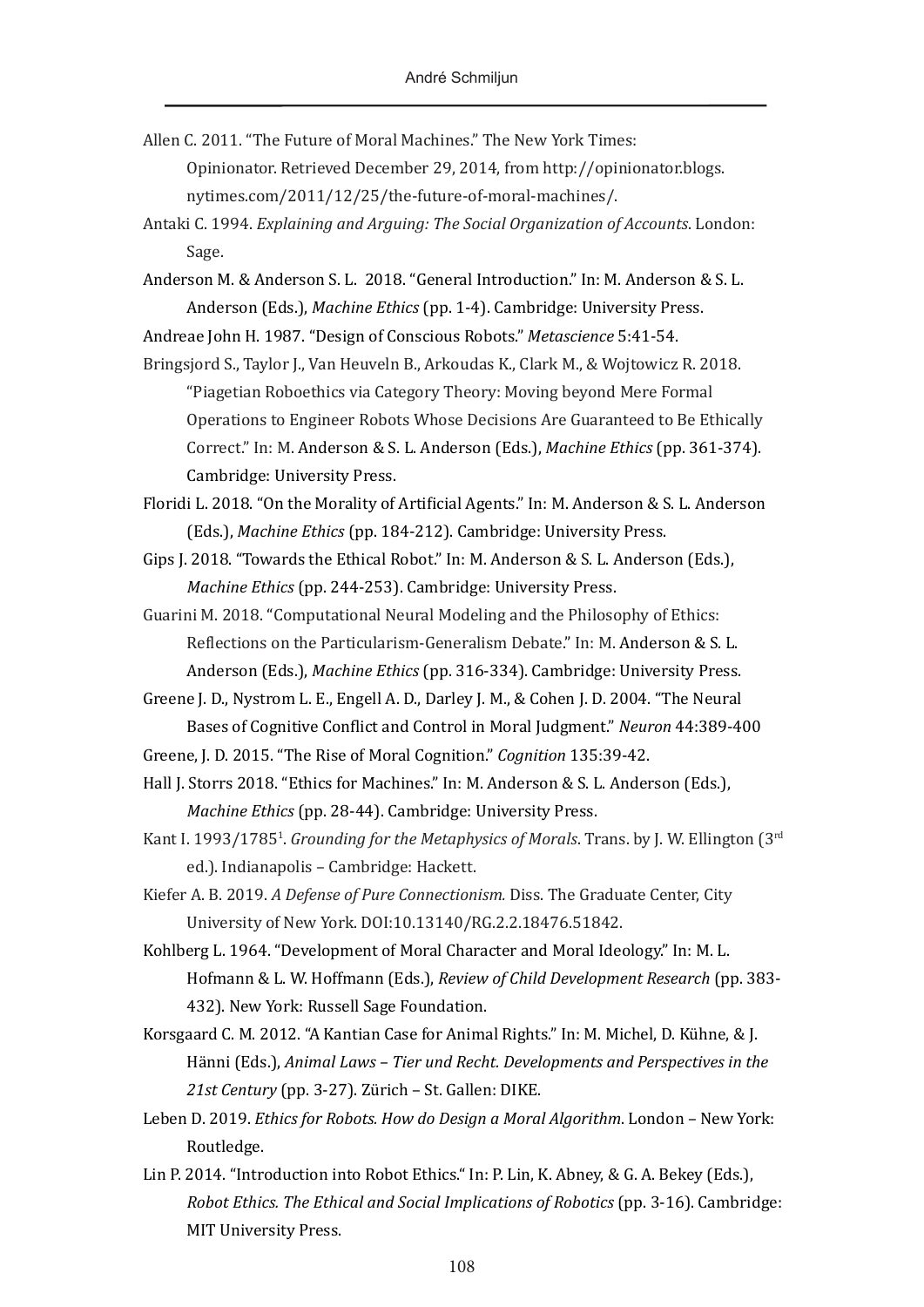- Lind G. & Wakenhut R. H. 1985. "Testing for Moral Judgment Competence." In: G. Lind, H. A. Hartmann, & R. Wakenhut (Eds.), *Moral Judgments and Social Education* (pp. 79-105). New Brunswick –London: Transaction Publishers.
- Lind, G. 1985. *Inhalt und Struktur des moralischen Urteilens. Theoretische, methodologische und empirische Untersuchungen zur Urteils- und Demkratiekompetenz bei Studierenden.* Diss. Konstanz: Universitätsdruck.
- Lind G. 2016. *How To Teach Morality. Promoting Deliberation and Discussion, Reducing Violence and Deceit*. Berlin: Logos Verlag.
- Malle B. F. 2014. "Moral Competence in Robots?." In: J. Seibt, R. Hakli, & M. Nørskov (Eds.), *Sociable Robots and the Future of Social Relations: Proceedings of Robo-Philosophy* (pp. 189-198). Amsterdam, Netherlands: IOS Press. DOI[:10.3233/978-](https://doi.org/10.3233/978-1-61499-480-0-189) [1-61499-480-0-189](https://doi.org/10.3233/978-1-61499-480-0-189).
- Malle B. F. 2016. "Integrating Robot Ethics and Machine Morality: The Study and Design of Moral Competence in Robots." *Ethics and Information Technology* 18:243-256. DOI[:10.1007/s10676-015-9367-8](https://doi.org/10.1007/s10676-015-9367-8).
- McLaren B. M. 2018. "Computational Models of Ethical Reasoning. Challenges, Initial Steps, and Future Directions." In: M. Anderson & S. L. Anderson (Eds.), *Machine Ethics* (pp. 297-315). Cambridge: University Press.
- McCullough M. E., Kurzban R., & Tabak B. A. 2013. "Putting Revenge and Forgiveness in an Evolutionary Context." *Behavioral and Brain Sciences* 36:41-58. DOI:[10.1017/](https://doi.org/10.1017/S0140525X12001513) [S0140525X12001513.](https://doi.org/10.1017/S0140525X12001513)
- Millar J. 2017. "Ethics Settings for Autonomous Vehicles." In: P. Lin, R. Jenkis, K. Abney (Eds.), *Robot Ethics 2.0. From Autonomous Cars to Artificial Intelligence* (pp. 20-34). Oxford: Oxford University Press.
- Mischel W. & Shoda Y. 1995. "A Cognitive-Affective System Theory of Personality: Reconceptualizing Situations, Dispositions, Dynamics, and Invariance in Personality Structure." *Psychological Review* 102(2):246-268. DOI[:10.1037/0033-](https://doi.org/10.1037/0033-295X.102.2.246) [295X.102.2.246](https://doi.org/10.1037/0033-295X.102.2.246).
- Misselhorn C. 2018. *Grundfragen der Maschinenethik*. Stuttgart: Reclam.
- Moor J. H. 2006. "The Nature, Importance, and Difficulty of Machine Ethics." *IEEE Intelligent Systems* 2:18-21. DOI[:10.1109/MIS. 2006.80.](https://doi.org/10.1109/MIS. 2006.80)
- Nowak E. 2016*.* "What Is Moral Competence and Why Promote It?." *Ethics in Progress*  7(1):322-333. DOI:[10.14746/eip.2016.1.18](https://doi.org/10.14746/eip.2016.1.18)
- Nowak, E. 2017. "Can Human and Artificial Agents Share an Autonomy, Categorical Imperative-Based Ethics and 'Moral' Selfhood?" *Filozofia Publiczna I Edukacja Demokratyczna* 6(2):169-208. DOI:[10.14746/fped.2017.6.2.20](https://doi.org/10.14746/fped.2017.6.2.20)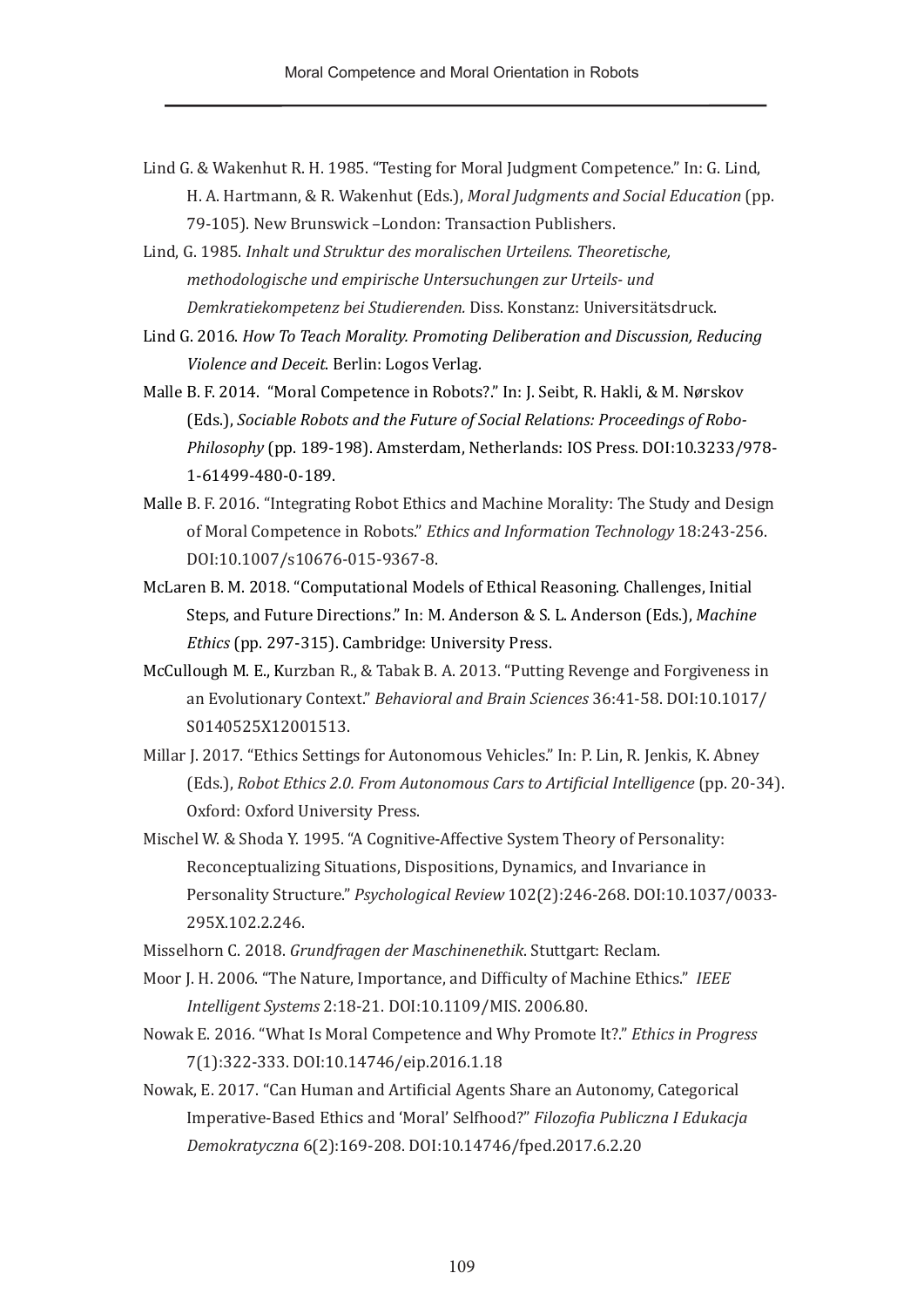- Prehn K., Wartenburger I., Meriau K., Scheibe Ch., Goodenough O. R., Villringer A., van der Meer E., & Heekeren H. R. 2008. "Individual Differences in Moral Judgment Competence Influence Neural Correlates of Socio-normative Judgments." *Social Cognitive and Affective Neuroscience* 3:33-46.
- Rest J. R., Narváez D., Bebeau M. J., & Thoma S. J. 1999. *Postconventional Moral Thinking. A Neo-Kohlbergian Approach.* Mahwah, NJ: Erlbaum.
- Scheutz M., Briggs G., Cantrell R., Krause E., Williams T., & Veale R. 2013. "Novel Mechanisms for Natural Human-Robot Interactions in the DIARC Architecture*.*" *Intelligent Robotic Systems: Papers from the AAAI* 2013 Workshop: 66-72.
- Scheutz M. & Malle B. F. 2014. ''Think and Do the Right Thing': A Plea for Morally Competent Autonomous Robots." Presented at the 2014 IEEE Ethics Conference, Chicago, IL. DOI:10.1109/ETHICS.2014.6893457
- Scheutz M., Malle B. F., & Briggs G. 2015. "Towards Morally Sensitive Action Selection for Autonomous Social Robots." Presented at the 2015 IEEE Ethics conference, Kobe, Japan. DOI:10.1109/ROMAN.2015.7333661.
- Scheutz M. 2016. ''The Need for Moral Competency in Autonomous Agent Architectures." In: V. C. Müller (Ed.), *[Fundamental Issues of Artificial Intelligence](https://link.springer.com/book/10.1007/978-3-319-26485-1)* (pp. 517-527). Heidelberg: Springer.
- Scheutz M. 2017 (Winter). "The Case for Explicit Ethical Agents." *AI Magazine* 38(4):57- 64. DOI[:10.1609/aimag.v38i4.2746](https://doi.org/10.1609/aimag.v38i4.2746)
- Scheutz M., Baral C., & Lumpkin B. 2017. "A High Level Language for Human Robot Interaction." *Advances in Cognitive Systems* 5:1-16.
- Schmiljun A. 2017. "Robot Morality: Bertram F. Malle's Concept of Moral Competence." *Ethics in Progress* 8 (2):69-79. DOI:[10.14746/eip.2017.2.6](https://doi.org/10.14746/eip.2017.2.6)
- Schmiljun, A. 2018. "Why Can't We Regard Robots As People?." *Ethics in Progress* 9(1):44-61. DOI:[10.14746/eip.2018.1.3](https://doi.org/10.14746/eip.2018.1.3)
- Steć M. 2017. "Is The Stimulation of Moral Competence with KMDD® Well-suited for Our Brain? A Perspective From Neuroethics." *Ethics in Progress* 8(2):44-58. DOI[:10.14746/eip.2017.2.4](https://doi.org/10.14746/eip.2017.2.4) .
- Sullin J. P. 2006. "When Is a Robot a Moral Agent?." *International Review of Information Ethics* 6(12):23-30.
- Ulgen O. 2017. "Kantian Ethics in the Age of Artificial Intelligence and Robotics." *QIL* 43:59-83.
- Veruggio G., Solis J., & Van der Loos, M. 2011. "Roboethics: Ethics Applied to Robotics." *IEEE Robotics & Automation Magazine* 18(1): 22-23.
- Wallach W. 2010. "Robot Minds and Human Ethics: The Need for a Comprehensive." *Ethics and Information Technology* 12(3):243-250. DOI[:10.1007/s10676-010-](https://doi.org/10.1007/s10676-010-9232-8) [9232-8.](https://doi.org/10.1007/s10676-010-9232-8)